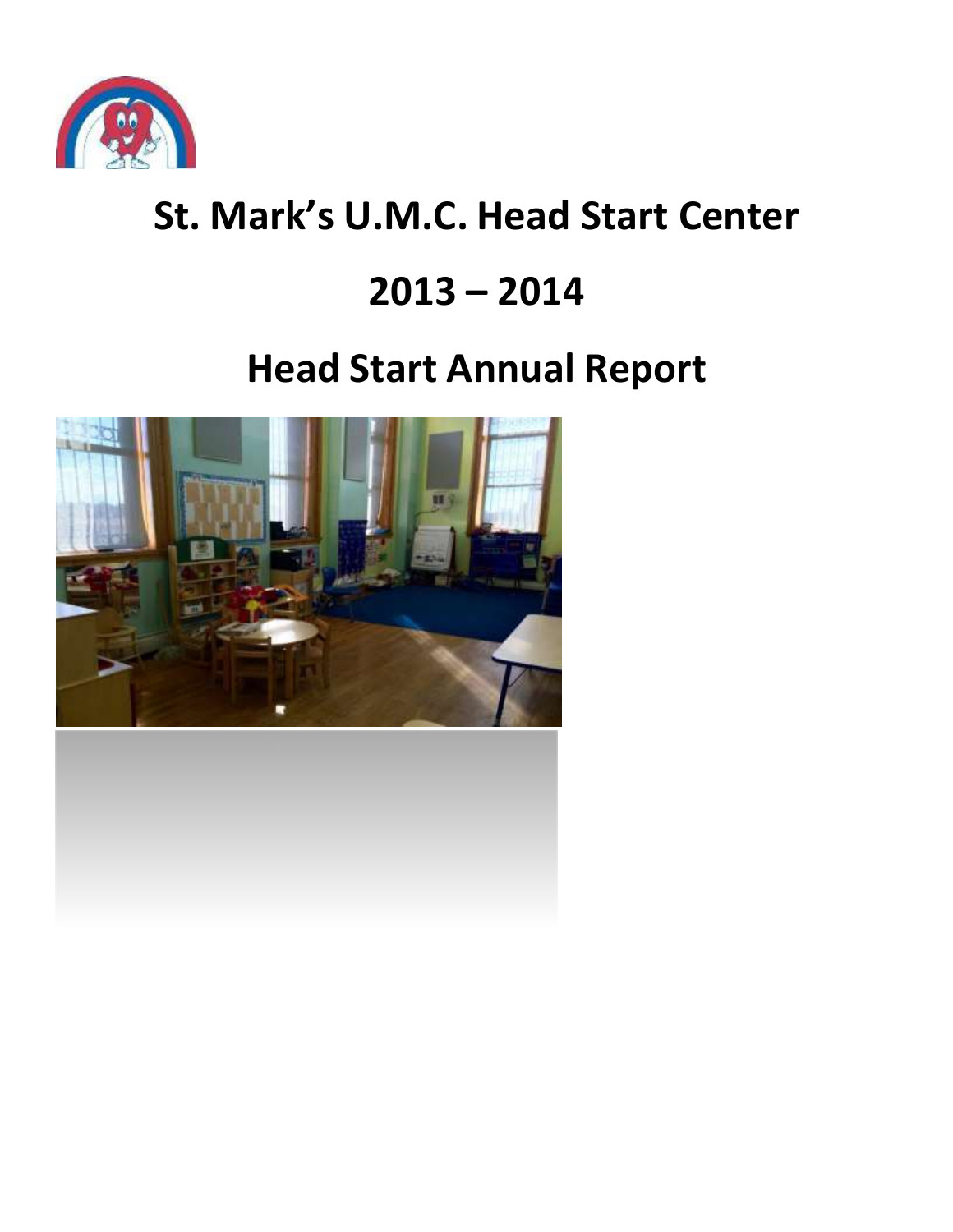## **Mission**

St. Mark's Head Start Center's mission is to always positively and comprehensively serve the education, health and social developmental needs of New York City's children and their families thereby maximizing logical thinking, creativity, independence, and ethical behavior.

## **Funding and Budgets**

#### **PROPOSED BUDGET**

Fiscal Year July 1, 2013-June 30, 2014

| <b>CATEGORY</b>               | Totals       |
|-------------------------------|--------------|
| <b>PERSONNEL COSTS</b>        | \$3,239,117  |
| <b>SUPPLIES and EQUIPMENT</b> | 424,568      |
| <b>FACILITIES COST</b>        | Ś<br>842,690 |
| <b>OTHER COST</b>             | 107,600      |
| <b>GRAND TOTAL</b>            | \$4,613,975  |



| <b>Grants and Funding</b>     |        |           |
|-------------------------------|--------|-----------|
| For Period ended June 30 2014 |        |           |
|                               |        |           |
| Category                      | totals |           |
| <b>ACS</b>                    | \$     | 3,057,121 |
| <b>UPK</b>                    | \$     | 645,659   |
| <b>CACFP</b>                  | \$     | 229,224   |
| In-Kind                       | \$     | 1,217,987 |
| other                         | \$     | 45,315    |
| <b>Totals</b>                 |        | 5,195,306 |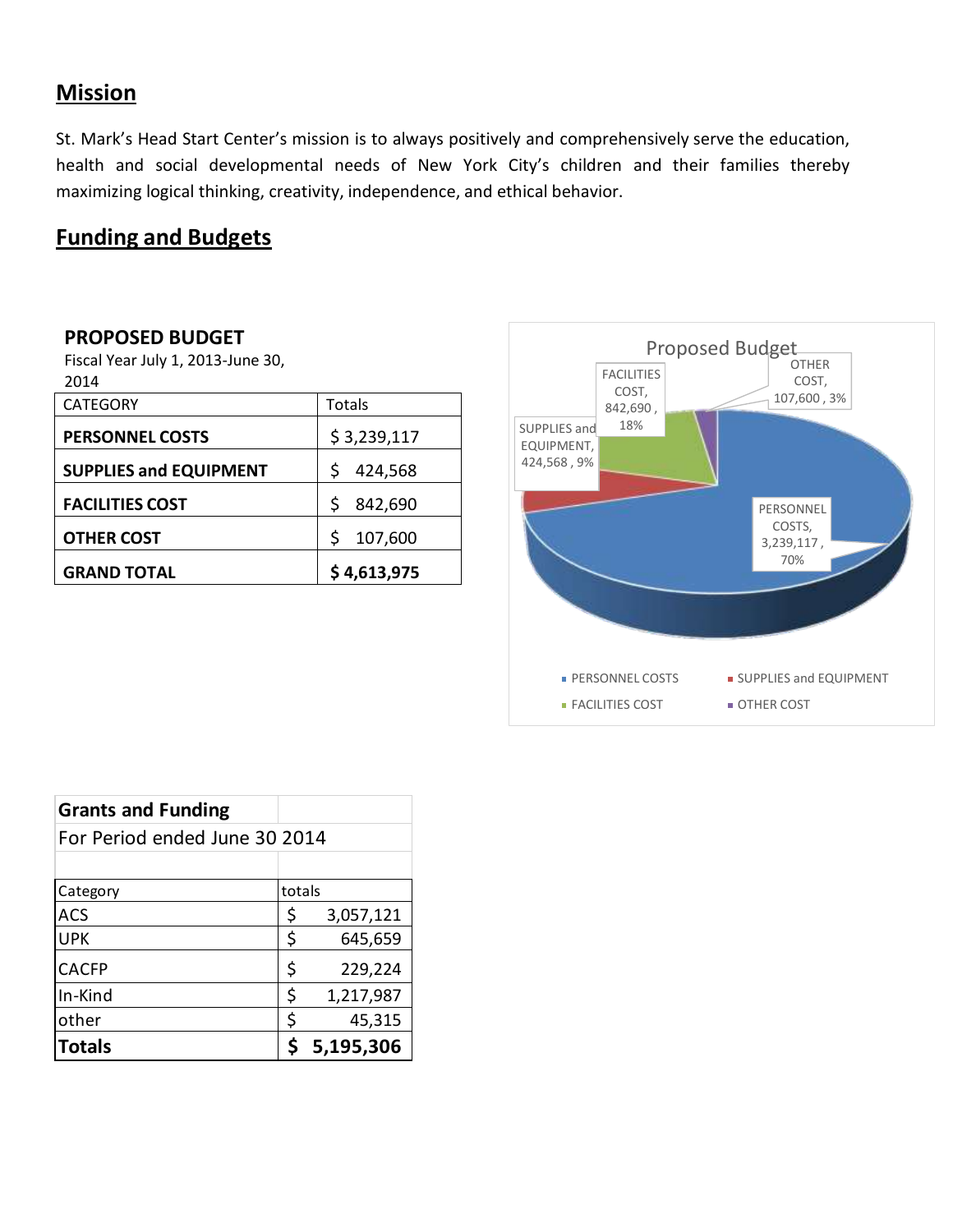#### ACTUAL EXPENSES For Period ended June 30 2014

| <b>GRAND TOTAL</b>            | \$5,149,991     |
|-------------------------------|-----------------|
|                               |                 |
| <b>OTHER COSTS</b>            | \$148,370       |
| <b>FACILITIES COST</b>        | \$1,357,279     |
|                               |                 |
| <b>SUPPLIES and EQUIPMENT</b> | \$453,405       |
| PERSONNEL COSTS               | \$3,190,937     |
|                               |                 |
| <b>CATEGORY</b>               | <b>EXPENSES</b> |
| For Period ended June 30 2014 |                 |



## **Audits and Reviews**

There were no reviews during this time period. The most recent audit issued an unqualified opinion.

## **Eligibility and Enrollment**

| The total number of children and families served: | -264             |     |
|---------------------------------------------------|------------------|-----|
| The average monthly enrollment:                   | 262 children 99% |     |
| Percentage of Eligible children served:           |                  | 99% |

## **Health Services**

| Percentage of enrolled children that received dental exams:  | 100% |
|--------------------------------------------------------------|------|
| Percentage of enrolled children that received medical exams: | 100% |

## **Parent Involvement Activities**

Parent involvement is an integral part of closing the achievement gap. Parents are encouraged to read to their child with free books distributed each month through partnerships with organizations.

Parents are made to feel welcome and many opportunities for involvement are provided. These includes volunteering, participation in Parent Policy Committee and Program Governance, Health Advisory Committee, and School Readiness Committee.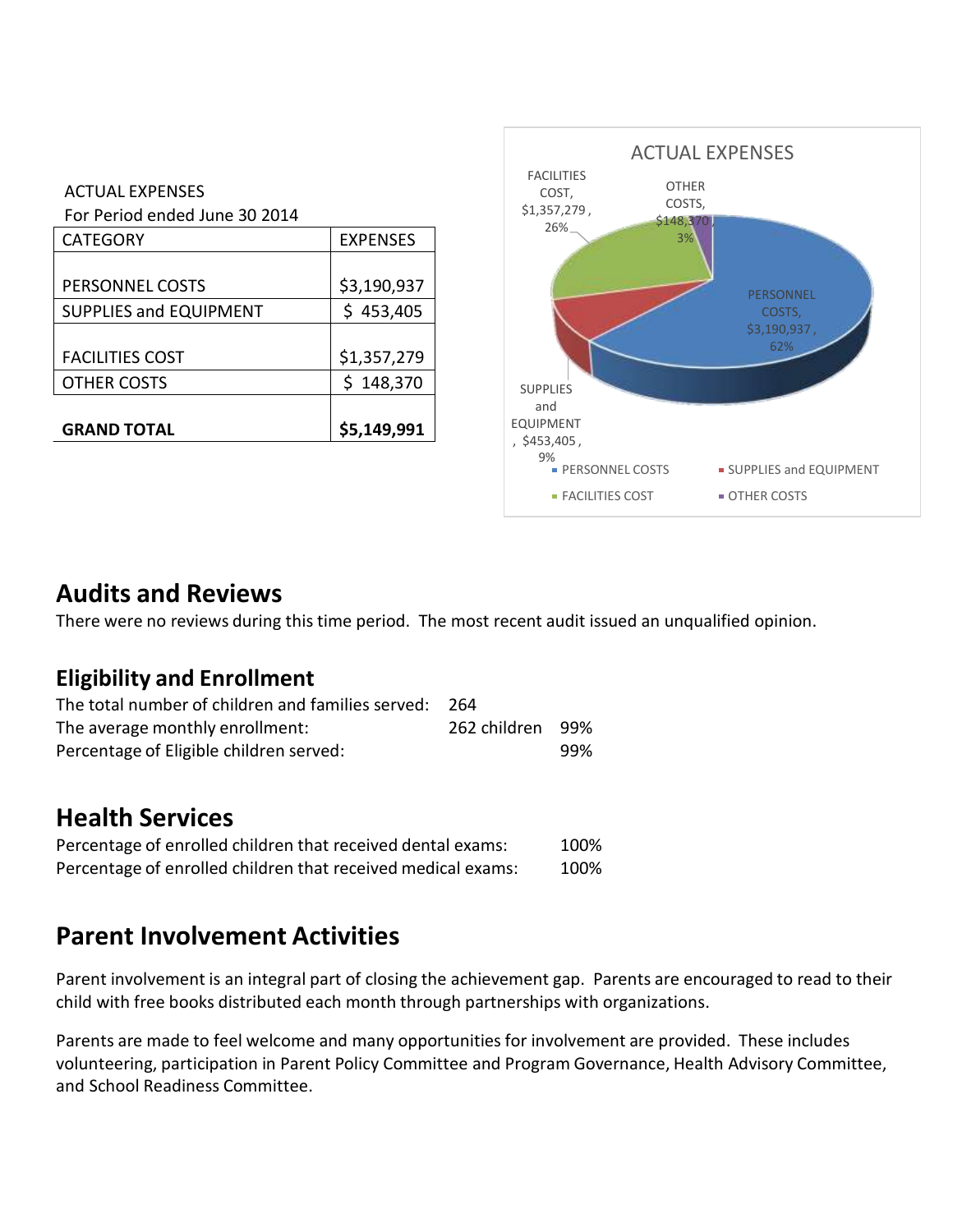Employees build partnerships with parents and help them to develop goals, encouraging them to participate in and attend center events. These include:

Pedestrian Safety, Field Trips Home visits Parent Teacher Conferences, Nutrition Training, Transitioning to Kindergarten workshops, Early Childhood Development, Mental Health, Child Abuse and Maltreatment, Domestic Violence, Asthma and Allergies Multiculturalism and food tasting Mother's day and Father's day events

## **Preparing Children for Kindergarten**

#### **Curriculum**

St. Mark's uses Creative Curriculum to establish a framework of child development, teacher involvement and continuous training, parent involvement to provide high quality early childhood experiences, in an effort to increase school readiness. Creative Curriculum is a scientifically based and developmentally appropriate curriculum. It "offers teachers the guidance, support, and freedom to be creative and responsive to children" i Creative Curriculum encourages planning, child specific goals and on-going assessment.

#### **School Readiness**

St. Mark's created a School Readiness Plan that outlines the necessary components to prepare children for kindergarten. These include:

School Readiness Team School Readiness Goals Quality Teaching and Learning Staff development Family Engagement Evaluating Child Outcomes Supporting **Transitions** 

School Readiness Goals

- *1. Cognition and General Knowledge:*
	- *a) Mathematics:*

Children will understand measure and concepts such as "longer/shorter" and "heavier/lighter". Children will understand and intentionally manipulate quantities.

Children will describe and compare features of objects and shapes.

Children will demonstrate an awareness of spatial relationships, patterns, and sequences.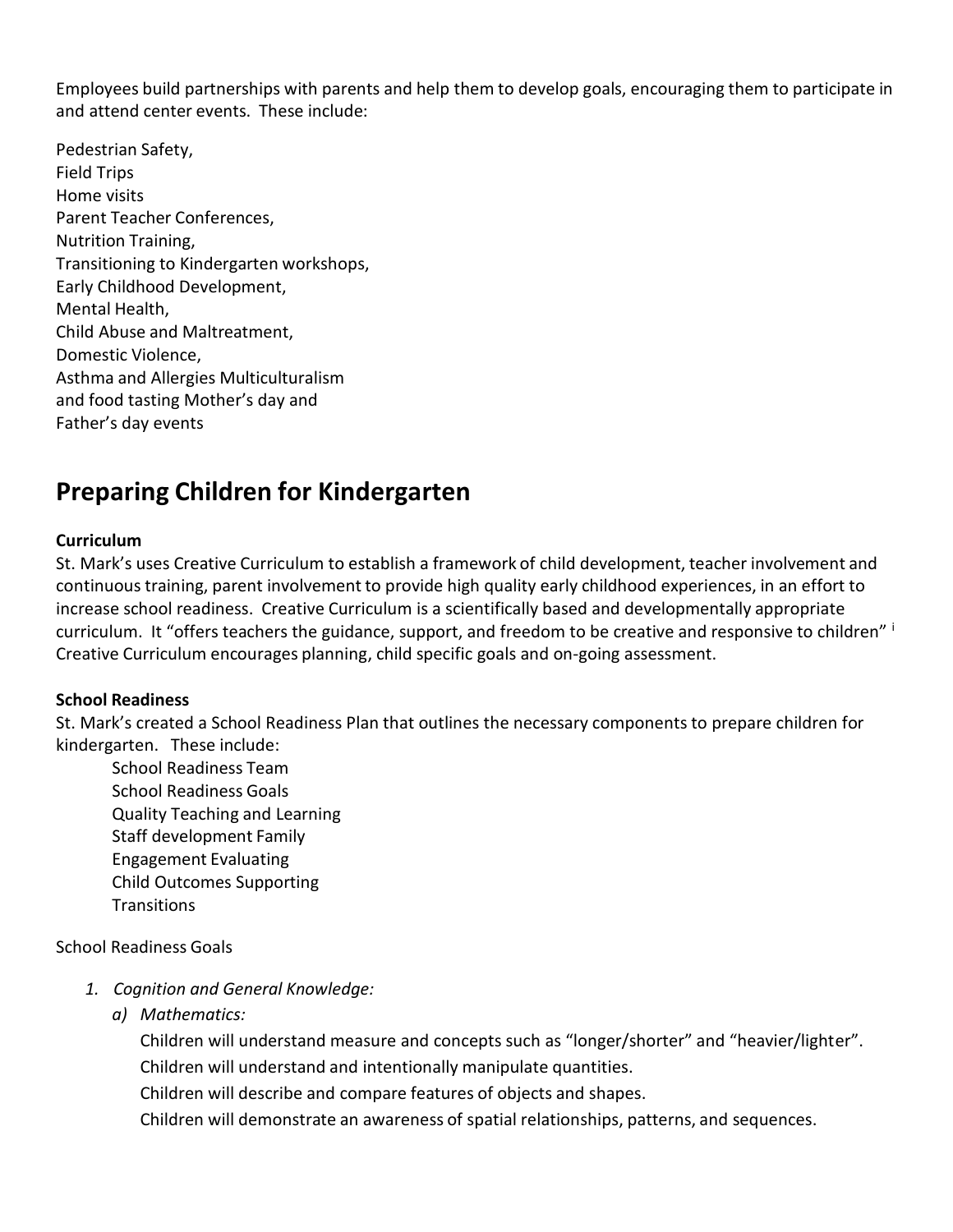#### b) *Science*:

Children will demonstrate basic use of scientific method and basic conceptual knowledge of the natural and physical world.

Children will demonstrate the ability to think through problems and apply strategiesfor solving them.

#### *c) Social Studies:*

Children will demonstrate an understanding of one's relationship to the family and the community, roles in the family and community and will demonstrate respect for diversity.

### *2. Physical Development and Health:*

Children will demonstrate an understanding of safe and healthy habits. Children will demonstrate appropriate gross motor skills and fine motor skills in a variety of settings.

### *3. Approaches to Learning:*

Children will cooperate with peers to extend play and solve problems. Children will demonstrate persistence in play, activities, and problem solving. Children will demonstrate curiosity, creativity, flexibility, and willingness to try new experiences. Children will demonstrate use of music, movement, drama and visual art to express ideas and emotions.

### *4. Social Emotional Development:*

Children will develop and maintain positive relationships with children and adults. Children will demonstrate positive self-concept and self-efficacy. Children will demonstrate self-regulation skills in response to needs, feelings and events.

### *5. Language and Literacy:*

Children will understand and use an increasing complex and varied vocabulary.

Children will understand and respond to literacy and informational text.

Children will recognize the names and sounds with some letters.

Children will understand that language can be broken into words, syllables and smaller pieces of sound.

Children will express ideas and information through drawing, writing and dictating.

Children will engage in extended conversations with peers and adults.

### *For Dual Language learners:*

Children will exhibit appropriate English skills necessary to understand language and use language effectively in various settings and various purposes.

Children will engage in English Language literacy activities including the use of literacy and informational books.